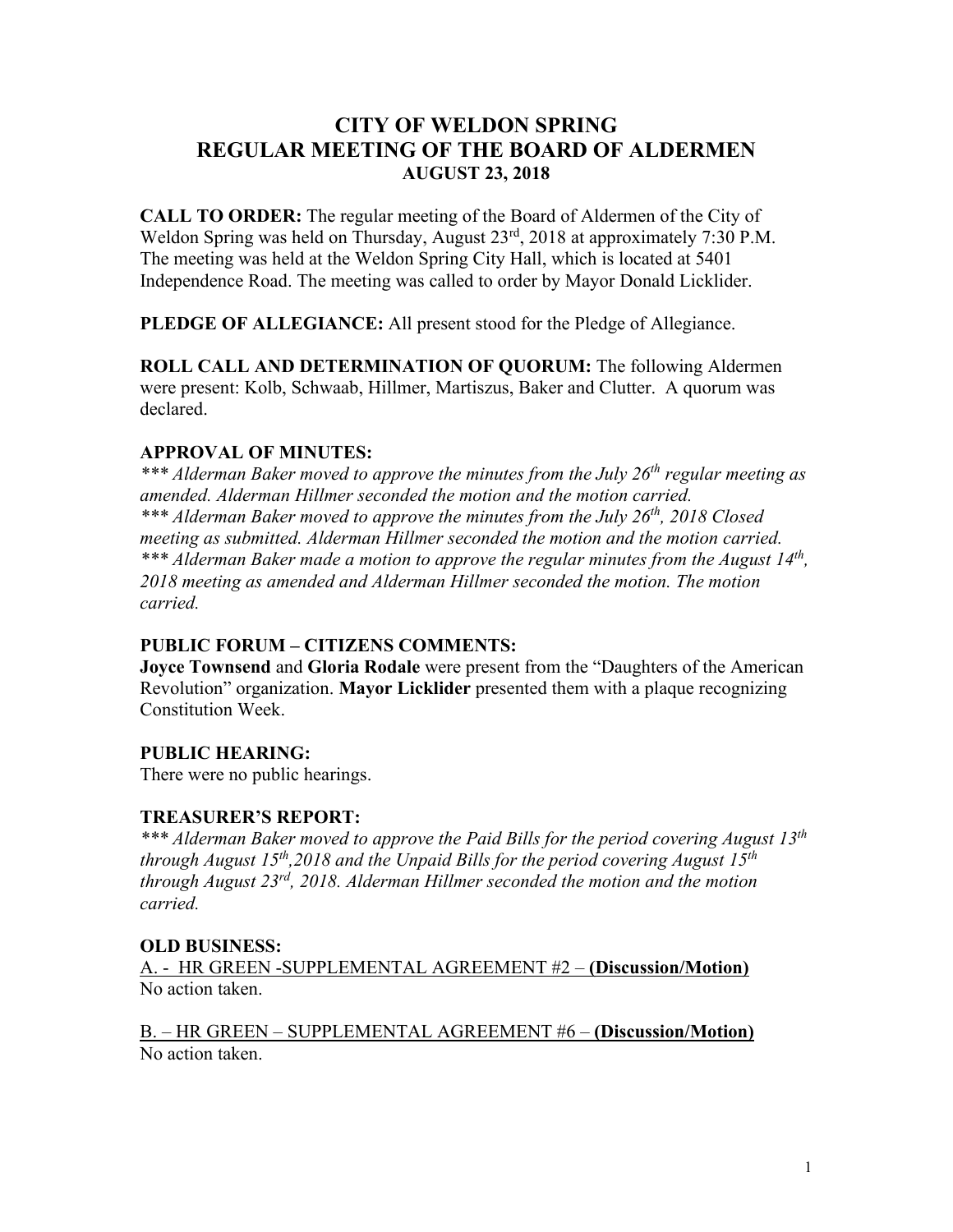### **NEW BUSINESS:**

## A. CALEB BOGENER – EAGLE SCOUT PROJECT – BAT HOUSE **– (Discussion/Motion)**

**Caleb Bogener** presented his budget and said that after a 34% price reduction, discounts and donations the amount he was requesting for funding came to \$352.00.

*\*\*\* Alderman Hillmer moved to approve an amount not to exceed \$352.00 for the funding of the bat houses for an Eagle Scout Project to be built by Caleb Bogener. Alderman Baker seconded the motion and the motion carried.*

### B. – AN ORDINANCE ADOPTING THE BUDGET FOR THE FISCAL YEAR 2019 FOR THE CITY OF WELDON SPRING AND MATTERS RELATING THERETO – **(Ald. Clutter)**

*\*\*\* Alderman Clutter made a motion to introduce Bill # 1110 for the first reading and Alderman Baker seconded the motion. The motion carried.* Bill #1110 was tabled in accordance with City Code.

### REPORTS & COMMITTEES

**City Administrator:** The City Administrator (Michael Padella) had submitted his report previously.

**Mr. Padella** said that responses to the Construction Engineering/Management RFQ had been received for Independence Road (Phase IV). He said that six firms had responded and the City's Selection Committee (Zoning Commissioner, Storm-water Manager and Back-up City Engineer) had reviewed and short listed the top three firms.

**Mr. Padella** informed the Board that the funding request for the Sammelman Road improvements had been denied by EWG (East-West Gateway) and the County Road Board wanted the City to entertain alternative design options to reduce the overall budget for the project. Additionally, Sammelman Road needs to be reclassified from an "internal residential" street to at least a "collector" rated street.

**Alderman Clutter** suggested that we talk with the Board of Aldermen from the City of St. Peters and see if they would help fund this project considering many of their residents also use Sammelman Road.

#### **City Attorney:**

No report given.

#### **Planning & Zoning Commission:**

No report given.

#### **Committee Reports:**

**CERT:** No report given.

**Finance: Alderman Clutter** gave the following report:

1. - 2019 proposed budget will be presented for approval at the next Board of Aldermen meeting on September 11, 2018. No significant expenditures have been budgeted for the park expansion until the Park Committee makes their recommendations.

2. – Final audit for budget year 2017 will be presented for approval at the September 27, 2018 Board meeting.

3. – Recommendation for new auditor for fiscal years 2018 through 2020 will be made at the September 27<sup>th</sup>, 2018 Board meeting for Board approval.